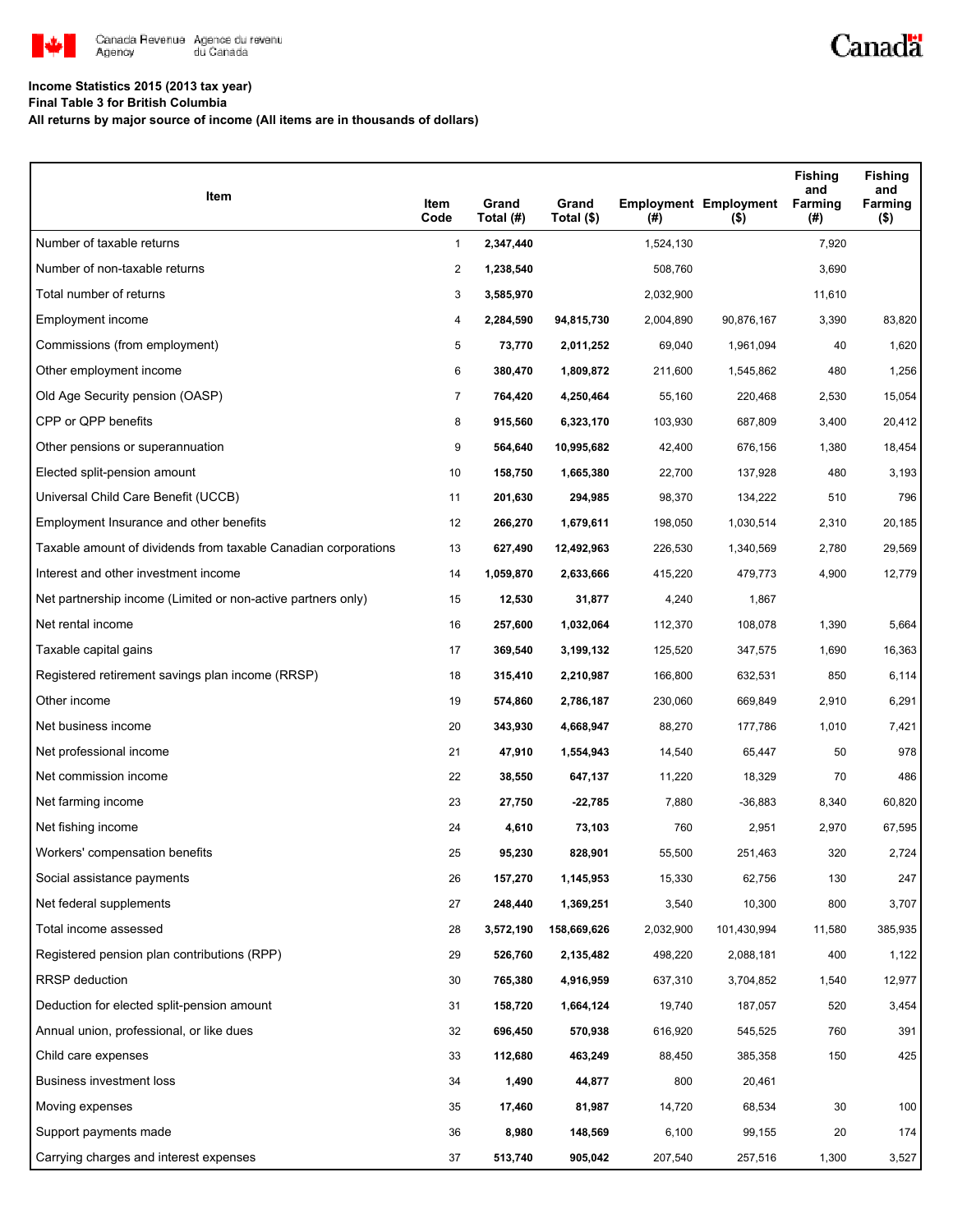

## **Income Statistics 2015 (2013 tax year)**

**Final Table 3 for British Columbia**

## **All returns by major source of income (All items are in thousands of dollars)**

| Item                                                                                           | Item<br>Code | Grand<br>Total (#) | Grand<br>Total (\$) | (#)       | <b>Employment Employment</b><br>$($ \$) | <b>Fishing</b><br>and<br>Farming<br>(#) | <b>Fishing</b><br>and<br>Farming<br>$($ \$) |
|------------------------------------------------------------------------------------------------|--------------|--------------------|---------------------|-----------|-----------------------------------------|-----------------------------------------|---------------------------------------------|
| Deductions for CPP/QPP contributions on self-employment and<br>other earnings                  | 38           | 264,910            | 210,112             | 42,920    | 8,535                                   | 5,730                                   | 4,993                                       |
| Deductions for provincial parental insurance plan (PPIP) premiums<br>on self-employment income | 39           |                    |                     |           |                                         |                                         |                                             |
| Exploration and development expenses                                                           | 40           | 8,820              | 95,688              | 2,620     | 35,333                                  | 30                                      | 185                                         |
| Other employment expenses                                                                      | 41           | 116,090            | 581,093             | 106,320   | 537,159                                 | 100                                     | 470                                         |
| Clergy residence deduction                                                                     | 42           | 4,500              | 61,952              | 4,170     | 59,401                                  |                                         |                                             |
| Other deductions                                                                               | 43           | 106,390            | 250,454             | 47,550    | 44,405                                  | 460                                     | 626                                         |
| Total deductions before adjustments                                                            | 44           | 1,918,810          | 12,133,011          | 1,223,290 | 8,042,719                               | 7,680                                   | 28,606                                      |
| Social benefits repayment                                                                      | 45           | 75,100             | 219,421             | 29,150    | 63,181                                  | 380                                     | 1,199                                       |
| Net income after adjustments                                                                   | 46           | 3,556,870          | 146,529,230         | 2,030,820 | 93,338,056                              | 10,480                                  | 373,137                                     |
| Canadian Forces personnel and police deduction                                                 | 47           | 150                | 2,905               | 150       | 2,896                                   |                                         |                                             |
| Security options deductions                                                                    | 48           | 6,880              | 252,462             | 6,330     | 237,139                                 |                                         |                                             |
| Other payments deductions                                                                      | 49           | 469,890            | 3,344,271           | 73,560    | 324,859                                 | 1,140                                   | 6,669                                       |
| Non-capital losses of other years                                                              | 50           | 6,920              | 76,224              | 2,230     | 18,555                                  | 30                                      | 172                                         |
| Net capital losses of other years                                                              | 51           | 100,070            | 325,865             | 31,130    | 57,447                                  | 360                                     | 1,299                                       |
| Capital gains deduction                                                                        | 52           | 6,210              | 434,143             | 1,740     | 29,859                                  | 220                                     | 15,609                                      |
| Northern residents deductions                                                                  | 53           | 34,810             | 100,949             | 26,850    | 80,855                                  | 640                                     | 1,507                                       |
| Additional deductions                                                                          | 54           | 30,780             | 103,203             | 2,170     | 26,092                                  | 90                                      | 148                                         |
| Farming/fishing losses of prior years                                                          | 55           | 1,520              | 18,735              | 350       | 2,120                                   | 620                                     | 8,451                                       |
| Total deductions from net income                                                               | 56           | 636,860            | 4,660,227           | 141,000   | 780,342                                 | 2,750                                   | 33,865                                      |
| Taxable income assessed                                                                        | 57           | 3,488,130          | 141,881,485         | 2,030,580 | 92,558,791                              | 10,390                                  | 341,270                                     |
| Basic personal amount                                                                          | 58           | 3,585,830          | 39,387,636          | 2,032,780 | 22,303,525                              | 11,610                                  | 128,000                                     |
| Age amount                                                                                     | 59           | 723,180            | 4,408,387           | 44,800    | 216,810                                 | 2,370                                   | 14,459                                      |
| Spouse or common-law partner amount                                                            | 60           | 299,130            | 2,233,370           | 196,630   | 1,529,690                               | 1,590                                   | 11,474                                      |
| Amount for eligible dependant                                                                  | 61           | 106,840            | 1,116,192           | 71,850    | 747.462                                 | 200                                     | 2,098                                       |
| Amount for children 17 and under                                                               | 62           | 461,050            | 1,760,103           | 341,800   | 1,294,551                               | 1,630                                   | 7,336                                       |
| Amount for infirm dependants age 18 or older                                                   | 63           | 2,750              | 11,933              | 1,490     | 6,613                                   | 10                                      | 42                                          |
| CPP or QPP contributions through employment                                                    | 64           | 1,938,790          | 2,955,862           | 1,769,850 | 2,843,310                               | 2,820                                   | 2,784                                       |
| CPP or QPP contributions on self-employment and other earnings                                 | 65           | 264,910            | 210,112             | 42,920    | 8,535                                   | 5,730                                   | 4,993                                       |
| Employment Insurance premiums                                                                  | 66           | 1,897,630          | 1,129,094           | 1,733,360 | 1,087,716                               | 4,300                                   | 2,000                                       |
| PPIP premiums paid                                                                             | 67           |                    |                     |           |                                         |                                         |                                             |
| PPIP premiums payable on employment income                                                     | 68           |                    |                     |           |                                         |                                         |                                             |
| PPIP premiums payable on self-employment income                                                | 69           |                    |                     |           |                                         |                                         |                                             |
| Volunteer firefighters' amount                                                                 | 70           | 4,630              | 13,896              | 3,450     | 10,344                                  | $30\,$                                  | 84                                          |
| Canada employment amount                                                                       | 71           | 2,315,060          | 2,486,571           | 1,910,970 | 2,122,322                               | 3,540                                   | 3,677                                       |
| Public transit amount                                                                          | 72           | 243,030            | 178,733             | 206,060   | 162,677                                 | 50                                      | 26                                          |
| Children's fitness amount                                                                      | 73           | 208,800            | 117,088             | 169,590   | 94,494                                  | 480                                     | 266                                         |
| Children's arts amount                                                                         | 74           | 96,460             | 51,926              | 77,410    | 41,199                                  | 210                                     | 122                                         |

Canadä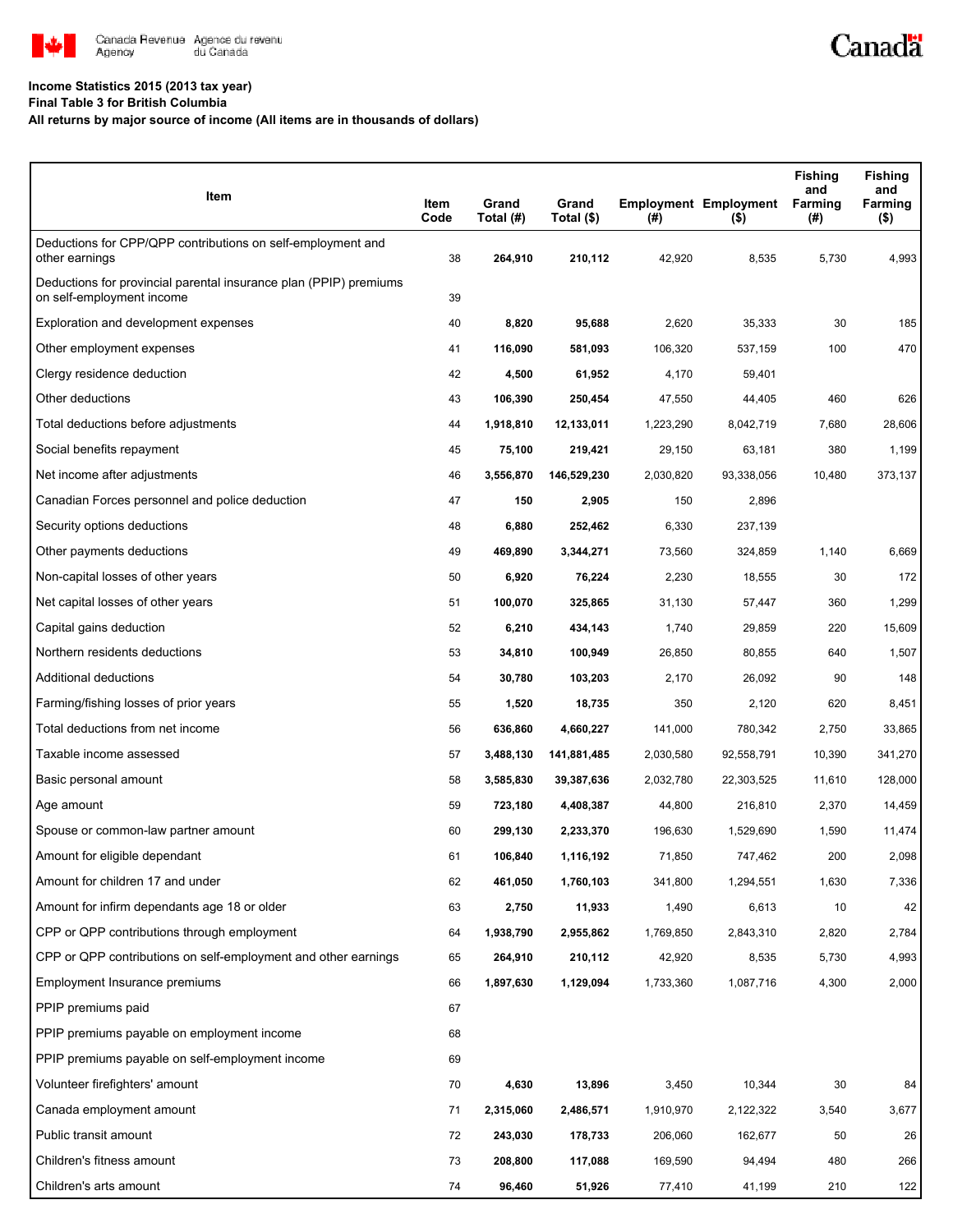

## **Income Statistics 2015 (2013 tax year)**

**Final Table 3 for British Columbia**

**All returns by major source of income (All items are in thousands of dollars)**

| Item                                                              |              |                    |                     |           |                                         | <b>Fishing</b><br>and | <b>Fishing</b><br>and |
|-------------------------------------------------------------------|--------------|--------------------|---------------------|-----------|-----------------------------------------|-----------------------|-----------------------|
|                                                                   | Item<br>Code | Grand<br>Total (#) | Grand<br>Total (\$) | (#)       | <b>Employment Employment</b><br>$($ \$) | Farming<br>(#)        | Farming<br>$($ \$)    |
| Home buyers' amount                                               | 75           | 18,790             | 84,645              | 16,760    | 75,707                                  | 20                    | 88                    |
| Pension income amount                                             | 76           | 647,980            | 1,243,967           | 62,790    | 118,297                                 | 1,720                 | 3,188                 |
| Caregiver amount                                                  | 77           | 42,140             | 237,792             | 30,670    | 176,080                                 | 260                   | 1,444                 |
| Disability amount                                                 | 78           | 103,250            | 794,597             | 16,480    | 127,813                                 | 160                   | 1,262                 |
| Disability amount transferred from a dependant                    | 79           | 30,230             | 303,028             | 21,300    | 221,679                                 | 100                   | 988                   |
| Interest paid on student loans                                    | 80           | 79,630             | 48,974              | 71,880    | 43,887                                  | 40                    | 19                    |
| Tuition, education, and textbook amounts                          | 81           | 230,210            | 1,314,064           | 194,980   | 1,087,365                               | 260                   | 1,066                 |
| Tuition, education, and textbook amounts transferred from a child | 82           | 76,000             | 372,613             | 60,410    | 296,686                                 | 260                   | 1,351                 |
| Amounts transferred from spouse or common-law partner             | 83           | 169,030            | 857,225             | 56,870    | 260,905                                 | 980                   | 5,362                 |
| Medical expenses                                                  | 84           | 462,950            | 1,398,109           | 157,770   | 316,482                                 | 2,150                 | 5,213                 |
| Total tax credits on personal amounts                             | 85           | 3,585,870          | 9,407,811           | 2,032,810 | 5,279,414                               | 11,610                | 29,601                |
| Allowable charitable donations and government gifts               | 86           | 718,510            | 1,398,317           | 426,560   | 636,591                                 | 2,100                 | 7,387                 |
| Eligible cultural and ecological gifts                            | 87           | 740                | 7,125               | 370       | 1,124                                   |                       |                       |
| Total tax credit on donations and gifts                           | 88           | 716,930            | 392,492             | 425,370   | 176,433                                 | 2,100                 | 2,112                 |
| Total federal non-refundable tax credits                          | 89           | 3,585,870          | 9,800,304           | 2,032,810 | 5,455,846                               | 11,610                | 31,713                |
| Federal dividend tax credit                                       | 90           | 548,160            | 1,686,014           | 219,580   | 186,361                                 | 2,030                 | 3,662                 |
| Overseas employment tax credit                                    | 91           | 690                | 6,166               | 670       | 6,092                                   |                       |                       |
| Minimum tax carryover                                             | 92           | 7,370              | 19,293              | 1,520     | 5,664                                   | 130                   | 357                   |
| Basic federal tax                                                 | 93           | 2,209,010          | 16,009,920          | 1,495,080 | 11,610,847                              | 6,000                 | 31,465                |
| Federal Foreign Tax Credit                                        | 94           | 207,220            | 201,335             | 82,440    | 118,690                                 | 540                   | 377                   |
| Federal Political contribution tax credit                         | 95           | 24,830             | 4,072               | 8,320     | 1,368                                   | 100                   | 14                    |
| <b>Investment Tax Credit</b>                                      | 96           | 3,430              | 8,985               | 1,400     | 3,455                                   |                       |                       |
| Labour-sponsored funds tax credit                                 | 97           | 400                | 211                 | 280       | 143                                     |                       |                       |
| Alternative minimum tax payable                                   | 98           | 5,630              | 25,646              | 150       | 530                                     | 40                    | 199                   |
| Net federal tax                                                   | 99           | 2,200,550          | 15,803,281          | 1,491,300 | 11,491,379                              | 5,950                 | 30,978                |
| CPP contributions on self-employment                              | 100          | 264,910            | 420,228             | 42,920    | 17,075                                  | 5,730                 | 9,985                 |
| Social Benefits repayment                                         | 101          | 75,100             | 219,421             | 29,150    | 63,181                                  | 380                   | 1,199                 |
| <b>Net Provincial Tax</b>                                         | 102          | 2,069,500          | 6,813,575           | 1,421,530 | 4,850,613                               | 5,260                 | 12,937                |
| Total tax payable                                                 | 103          | 2,347,440          | 23,256,947          | 1,524,130 | 16,422,284                              | 7,920                 | 55,101                |

Canadä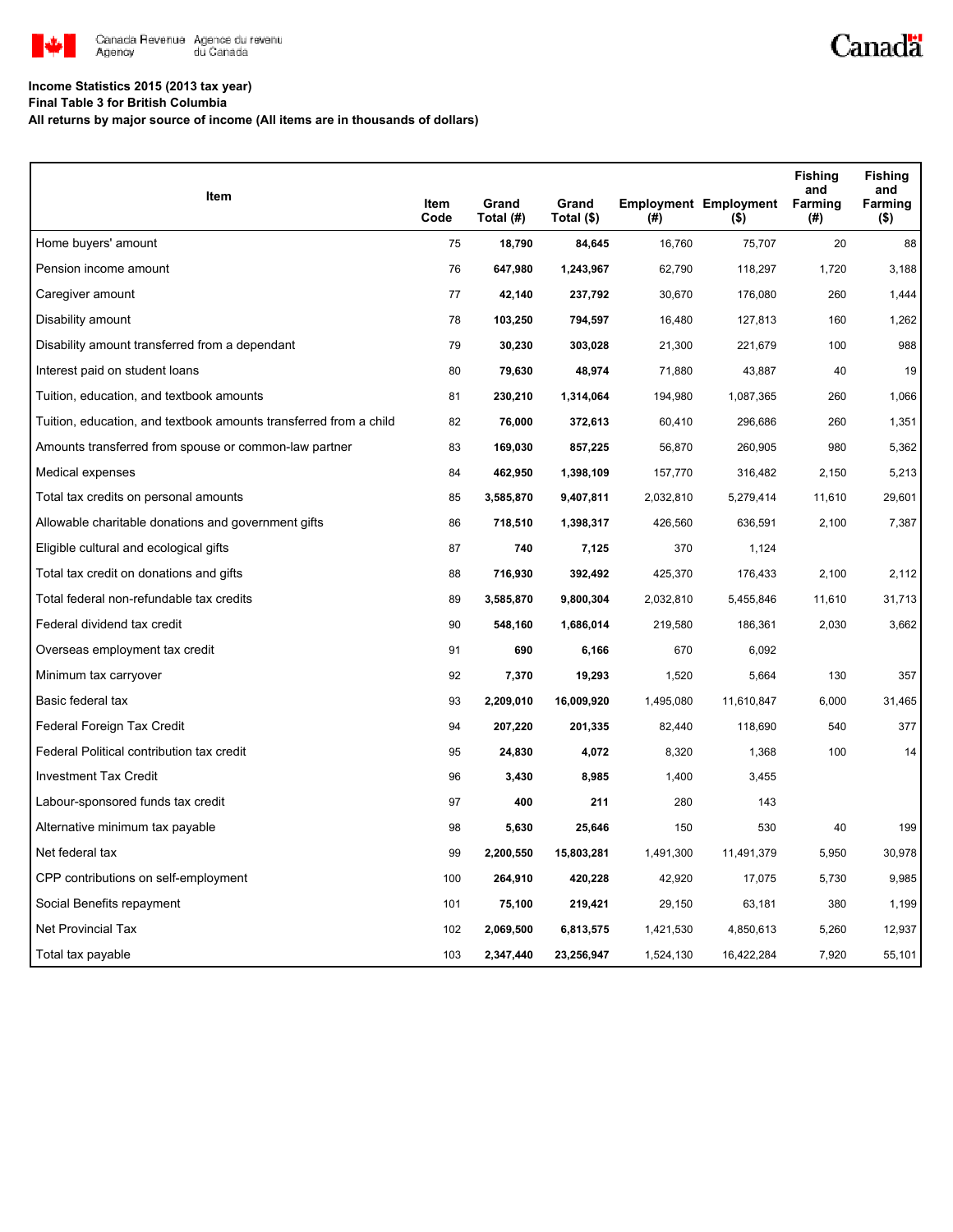| Item                                                                                              | Item<br>Code   | Income $(#)$ | $Income$ (\$) | <b>Sales</b><br>Professional Professional (Self-Employment) (Self-Employment)<br>(#) | <b>Sales</b><br>$($ \$) | Proprietorship/<br><b>Partnerships</b><br>(#) | Proprietorship/<br><b>Partnerships</b><br>$($ \$) |
|---------------------------------------------------------------------------------------------------|----------------|--------------|---------------|--------------------------------------------------------------------------------------|-------------------------|-----------------------------------------------|---------------------------------------------------|
| Number of taxable returns                                                                         | $\mathbf{1}$   | 21,490       |               | 16,250                                                                               |                         | 171,060                                       |                                                   |
| Number of non-taxable returns                                                                     | $\overline{c}$ | 2,320        |               | 2,800                                                                                |                         | 29,620                                        |                                                   |
| Total number of returns                                                                           | 3              | 23,810       |               | 19,050                                                                               |                         | 200,670                                       |                                                   |
| Employment income                                                                                 | 4              | 4,960        | 95,095        | 3,330                                                                                | 36,636                  | 41,890                                        | 537,542                                           |
| Commissions (from employment)                                                                     | 5              | 80           | 456           | 220                                                                                  | 1,236                   | 990                                           | 16,022                                            |
| Other employment income                                                                           | 6              | 1,350        | 5,255         | 690                                                                                  | 1,614                   | 6,820                                         | 18,063                                            |
| Old Age Security pension (OASP)                                                                   | $\overline{7}$ | 2,430        | 12,171        | 1,620                                                                                | 8,223                   | 14,050                                        | 70,494                                            |
| CPP or QPP benefits                                                                               | 8              | 2,920        | 22,571        | 2,330                                                                                | 16,146                  | 21,960                                        | 127,072                                           |
| Other pensions or superannuation                                                                  | 9              | 1,430        | 29,145        | 680                                                                                  | 8,562                   | 7,280                                         | 102,332                                           |
| Elected split-pension amount                                                                      | 10             | 520          | 3,672         | 350                                                                                  | 2,579                   | 3,430                                         | 25,311                                            |
| Universal Child Care Benefit (UCCB)                                                               | 11             | 1,770        | 2,607         | 1,410                                                                                | 2,013                   | 15,890                                        | 23,351                                            |
| Employment Insurance and other benefits                                                           | 12             | 370          | 2,151         | 280                                                                                  | 1,487                   | 4,090                                         | 21,918                                            |
| Taxable amount of dividends from taxable<br>Canadian corporations                                 | 13             | 4,850        | 37,754        | 3,390                                                                                | 20,230                  | 20,990                                        | 125,289                                           |
| Interest and other investment income                                                              | 14             | 9,070        | 19,773        | 6,260                                                                                | 8,207                   | 46,270                                        | 61,703                                            |
| Net partnership income (Limited or<br>non-active partners only)                                   | 15             | 260          | 4,446         | 130                                                                                  | $-142$                  | 530                                           | 987                                               |
| Net rental income                                                                                 | 16             | 2,400        | 3,862         | 2,550                                                                                | 4,719                   | 17,030                                        | 36,838                                            |
| Taxable capital gains                                                                             | 17             | 3,050        | 14,847        | 2,270                                                                                | 7,114                   | 13,520                                        | 51,114                                            |
| Registered retirement savings plan<br>income (RRSP)                                               | 18             | 2,040        | 12,933        | 2,230                                                                                | 14,361                  | 18,490                                        | 81,445                                            |
| Other income                                                                                      | 19             | 4,690        | 22,693        | 3,010                                                                                | 6,873                   | 21,010                                        | 61,207                                            |
| Net business income                                                                               | 20             | 1,000        | $-2,884$      | 1,070                                                                                | 2,441                   | 197,250                                       | 4,296,836                                         |
| Net professional income                                                                           | 21             | 23,540       | 1,413,593     | 140                                                                                  | 420                     | 830                                           | 8,626                                             |
| Net commission income                                                                             | 22             | 200          | 532           | 18,770                                                                               | 596,107                 | 1,470                                         | 7,985                                             |
| Net farming income                                                                                | 23             | 150          | $-279$        | 90                                                                                   | $-494$                  | 2,070                                         | $-11,806$                                         |
| Net fishing income                                                                                | 24             |              |               |                                                                                      |                         | 110                                           | 473                                               |
| Workers' compensation benefits                                                                    | 25             | 80           | 471           | 150                                                                                  | 941                     | 2,880                                         | 17,459                                            |
| Social assistance payments                                                                        | 26             | 80           | 342           | 60                                                                                   | 270                     | 1,240                                         | 5,213                                             |
| Net federal supplements                                                                           | 27             | 180          | 694           | 220                                                                                  | 941                     | 3,090                                         | 12,130                                            |
| Total income assessed                                                                             | 28             | 23,760       | 1,702,659     | 19,000                                                                               | 740,934                 | 199,890                                       | 5,702,003                                         |
| Registered pension plan contributions<br>(RPP)                                                    | 29             | 520          | 1,143         | 180                                                                                  | 296                     | 3,100                                         | 6,127                                             |
| RRSP deduction                                                                                    | 30             | 8,900        | 114,451       | 4,530                                                                                | 42,790                  | 34,080                                        | 217,847                                           |
| Deduction for elected split-pension<br>amount                                                     | 31             | 630          | 7,900         | 290                                                                                  | 2,339                   | 2,860                                         | 24,799                                            |
| Annual union, professional, or like dues                                                          | 32             | 2,320        | 1,682         | 770                                                                                  | 497                     | 10,550                                        | 4,311                                             |
| Child care expenses                                                                               | 33             | 1,610        | 7,561         | 950                                                                                  | 3,877                   | 9,340                                         | 30,145                                            |
| <b>Business investment loss</b>                                                                   | 34             | 20           | 630           |                                                                                      |                         | 130                                           | 3,151                                             |
| Moving expenses                                                                                   | 35             | 290          | 2,635         | 70                                                                                   | 341                     | 800                                           | 3,769                                             |
| Support payments made                                                                             | 36             | 160          | 6,135         | 60                                                                                   | 1,340                   | 420                                           | 4,856                                             |
| Carrying charges and interest expenses                                                            | 37             | 3,440        | 9,394         | 2,430                                                                                | 5,697                   | 14,400                                        | 42,463                                            |
| Deductions for CPP/QPP contributions on<br>self-employment and other earnings                     | 38             | 19,600       | 25,663        | 15,190                                                                               | 17,528                  | 160,300                                       | 145,046                                           |
| Deductions for provincial parental<br>insurance plan (PPIP) premiums on<br>self-employment income | 39             |              |               |                                                                                      |                         |                                               |                                                   |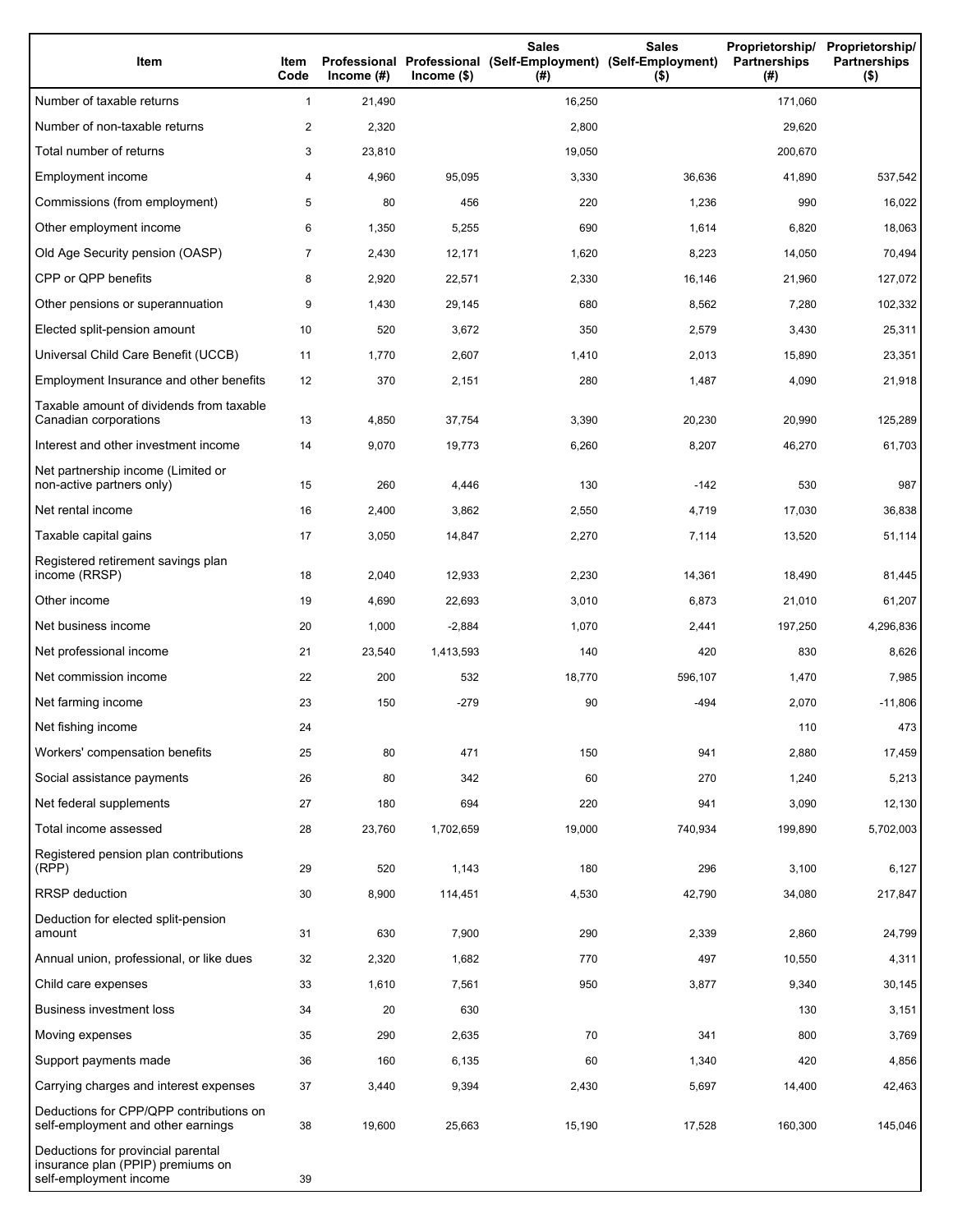| Item                                                              | Item<br>Code | Income $(\#)$ | $lncome$ (\$) | <b>Sales</b><br>Professional Professional (Self-Employment) (Self-Employment)<br>(#) | <b>Sales</b><br>$($ \$) | <b>Partnerships</b><br>(#) | Proprietorship/ Proprietorship/<br><b>Partnerships</b><br>$($ \$) |
|-------------------------------------------------------------------|--------------|---------------|---------------|--------------------------------------------------------------------------------------|-------------------------|----------------------------|-------------------------------------------------------------------|
| Exploration and development expenses                              | 40           | 160           | 1,396         | 70                                                                                   | 418                     | 260                        | 2,852                                                             |
| Other employment expenses                                         | 41           | 390           | 1,704         | 470                                                                                  | 5,387                   | 1,830                      | 8,691                                                             |
| Clergy residence deduction                                        | 42           |               |               |                                                                                      |                         | 70                         | 698                                                               |
| Other deductions                                                  | 43           | 590           | 636           | 490                                                                                  | 291                     | 3,670                      | 3,100                                                             |
| Total deductions before adjustments                               | 44           | 21,500        | 180,976       | 16,340                                                                               | 81,131                  | 171,150                    | 498,023                                                           |
| Social benefits repayment                                         | 45           | 760           | 3,342         | 250                                                                                  | 810                     | 1,240                      | 4,055                                                             |
| Net income after adjustments                                      | 46           | 23,270        | 1,534,325     | 18,330                                                                               | 664,968                 | 193,530                    | 5,314,760                                                         |
| Canadian Forces personnel and police<br>deduction                 | 47           |               |               |                                                                                      |                         |                            |                                                                   |
| Security options deductions                                       | 48           | 20            | 201           |                                                                                      |                         | 50                         | 956                                                               |
| Other payments deductions                                         | 49           | 340           | 1,507         | 430                                                                                  | 2,152                   | 7,040                      | 34,849                                                            |
| Non-capital losses of other years                                 | 50           | 140           | 1,581         | 270                                                                                  | 2,358                   | 2,160                      | 32,711                                                            |
| Net capital losses of other years                                 | 51           | 960           | 2,951         | 740                                                                                  | 1,578                   | 3,170                      | 6,514                                                             |
| Capital gains deduction                                           | 52           | 40            | 1,591         | 10                                                                                   | 418                     | 220                        | 5,144                                                             |
| Northern residents deductions                                     | 53           | 80            | 180           | 60                                                                                   | 172                     | 1,610                      | 4,262                                                             |
| Additional deductions                                             | 54           | 100           | 509           | 30                                                                                   | 54                      | 470                        | 2,002                                                             |
| Farming/fishing losses of prior years                             | 55           |               |               |                                                                                      |                         | 140                        | 3,686                                                             |
| Total deductions from net income                                  | 56           | 1,630         | 9,060         | 1,500                                                                                | 6,760                   | 14,270                     | 90,150                                                            |
| Taxable income assessed                                           | 57           | 23,250        | 1,525,448     | 18,310                                                                               | 658,338                 | 193,250                    | 5,227,054                                                         |
| Basic personal amount                                             | 58           | 23,810        | 261,706       | 19,050                                                                               | 209,701                 | 200,670                    | 2,206,321                                                         |
| Age amount                                                        | 59           | 1,630         | 8,194         | 1,440                                                                                | 8,017                   | 13,280                     | 80,475                                                            |
| Spouse or common-law partner amount                               | 60           | 2,150         | 15,978        | 2,290                                                                                | 17,013                  | 25,970                     | 188,199                                                           |
| Amount for eligible dependant                                     | 61           | 690           | 7,278         | 640                                                                                  | 6,629                   | 7,170                      | 75,334                                                            |
| Amount for children 17 and under                                  | 62           | 4,330         | 16,844        | 3,680                                                                                | 13,847                  | 36,620                     | 145,510                                                           |
| Amount for infirm dependants age 18 or<br>older                   | 63           | 30            | 115           | 20                                                                                   | 77                      | 170                        | 823                                                               |
| CPP or QPP contributions through<br>employment                    | 64           | 4,250         | 2,861         | 2,820                                                                                | 1,416                   | 36,260                     | 20,110                                                            |
| CPP or QPP contributions on<br>self-employment and other earnings | 65           | 19,600        | 25,663        | 15,190                                                                               | 17,528                  | 160,300                    | 145,046                                                           |
| Employment Insurance premiums                                     | 66           | 3,230         | 971           | 2,060                                                                                | 499                     | 28,770                     | 7,781                                                             |
| PPIP premiums paid                                                | 67           |               |               |                                                                                      |                         |                            |                                                                   |
| PPIP premiums payable on employment<br>income                     | 68           |               |               |                                                                                      |                         |                            |                                                                   |
| PPIP premiums payable on<br>self-employment income                | 69           |               |               |                                                                                      |                         |                            |                                                                   |
| Volunteer firefighters' amount                                    | 70           | 20            | 63            | 10                                                                                   | 33                      | 340                        | 1,032                                                             |
| Canada employment amount                                          | 71           | 5,860         | 5,739         | 3,710                                                                                | 3,636                   | 45,160                     | 45,298                                                            |
| Public transit amount                                             | 72           | 1,330         | 859           | 560                                                                                  | 353                     | 5,340                      | 3,289                                                             |
| Children's fitness amount                                         | 73           | 2,590         | 1,669         | 1,680                                                                                | 1,037                   | 13,690                     | 7,648                                                             |
| Children's arts amount                                            | 74           | 1,590         | 968           | 890                                                                                  | 513                     | 5,890                      | 3,170                                                             |
| Home buyers' amount                                               | 75           | 150           | 698           | 80                                                                                   | 381                     | 710                        | 3,223                                                             |
| Pension income amount                                             | 76           | 1,840         | 3,486         | 980                                                                                  | 1,822                   | 10,050                     | 18,787                                                            |
| Caregiver amount                                                  | 77           | 230           | 1,313         | 450                                                                                  | 2,470                   | 3,250                      | 18,564                                                            |
| Disability amount                                                 | 78           | 160           | 1,208         | 90                                                                                   | 716                     | 1,350                      | 10,405                                                            |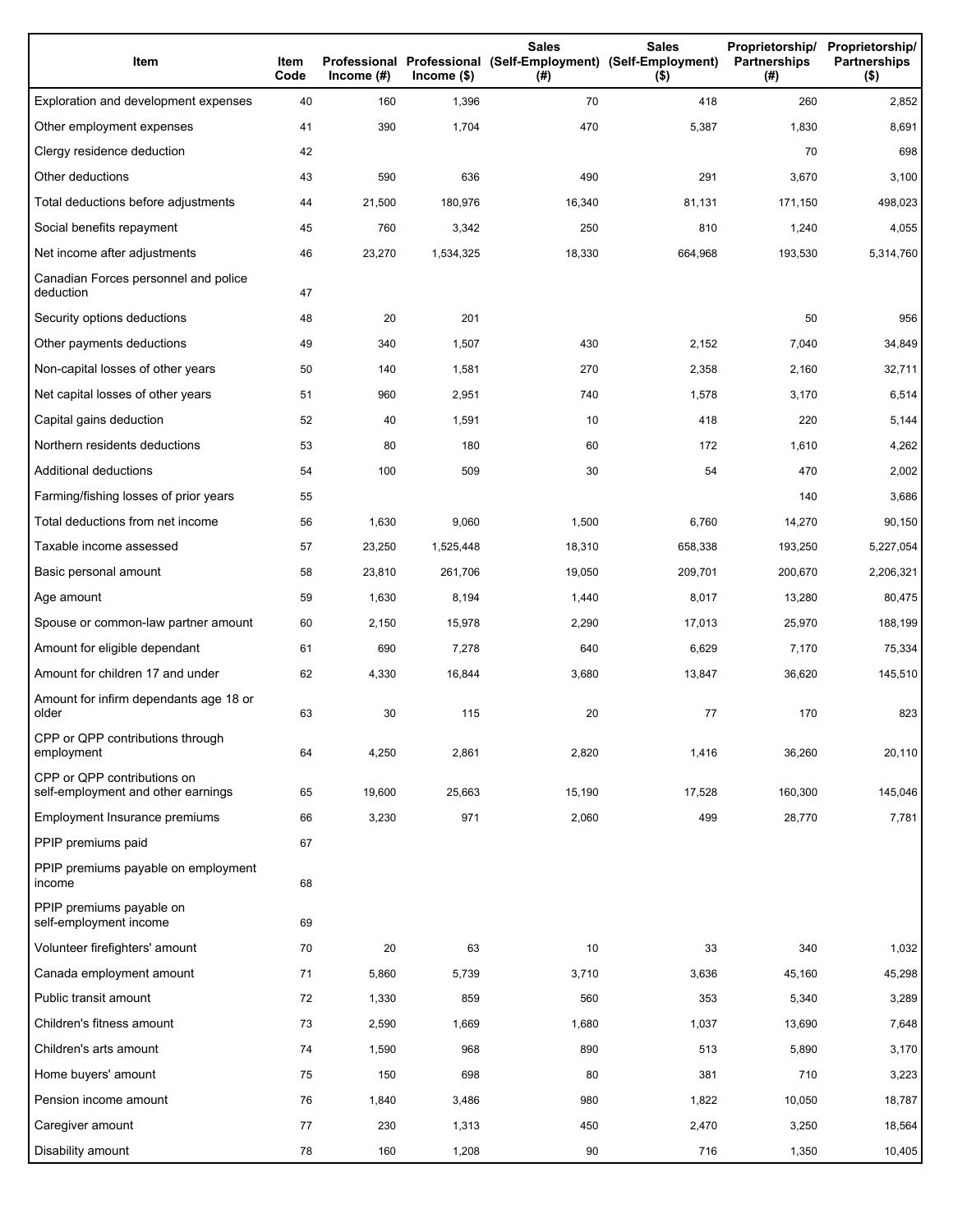| Item                                                                 | Item<br>Code | Income (#) | Income (\$) | <b>Sales</b><br>(#) | <b>Sales</b><br>Proprietorship/<br>Professional Professional (Self-Employment) (Self-Employment)<br>Partnerships<br>$($ \$) |         | Proprietorship/<br><b>Partnerships</b><br>$($ \$) |
|----------------------------------------------------------------------|--------------|------------|-------------|---------------------|-----------------------------------------------------------------------------------------------------------------------------|---------|---------------------------------------------------|
| Disability amount transferred from a<br>dependant                    | 79           | 220        | 2,256       | 190                 | 1,750                                                                                                                       | 1,770   | 17,779                                            |
| Interest paid on student loans                                       | 80           | 880        | 845         | 220                 | 127                                                                                                                         | 2,890   | 1,938                                             |
| Tuition, education, and textbook amounts                             | 81           | 1,790      | 21,420      | 1,050               | 5,168                                                                                                                       | 8,280   | 43,285                                            |
| Tuition, education, and textbook amounts<br>transferred from a child | 82           | 930        | 5,071       | 690                 | 3,552                                                                                                                       | 3,950   | 19,047                                            |
| Amounts transferred from spouse or<br>common-law partner             | 83           | 660        | 2,910       | 720                 | 3,140                                                                                                                       | 8,620   | 38,496                                            |
| Medical expenses                                                     | 84           | 4,600      | 11,908      | 3,120               | 6,862                                                                                                                       | 33,670  | 63,421                                            |
| Total tax credits on personal amounts                                | 85           | 23,810     | 60,023      | 19,050              | 45,947                                                                                                                      | 200,670 | 474,813                                           |
| Allowable charitable donations and<br>government gifts               | 86           | 7,740      | 22,413      | 4,810               | 9,523                                                                                                                       | 31,780  | 58,276                                            |
| Eligible cultural and ecological gifts                               | 87           |            |             |                     |                                                                                                                             |         |                                                   |
| Total tax credit on donations and gifts                              | 88           | 7,750      | 6,323       | 4,800               | 2,655                                                                                                                       | 31,700  | 16,316                                            |
| Total federal non-refundable tax credits                             | 89           | 23,810     | 66,346      | 19,050              | 48,602                                                                                                                      | 200,670 | 491,130                                           |
| Federal dividend tax credit                                          | 90           | 4,330      | 5,237       | 2,760               | 2,462                                                                                                                       | 16,200  | 15,358                                            |
| Overseas employment tax credit                                       | 91           |            |             |                     |                                                                                                                             |         |                                                   |
| Minimum tax carryover                                                | 92           | 50         | 208         | 30                  | 77                                                                                                                          | 270     | 1,038                                             |
| Basic federal tax                                                    | 93           | 15,840     | 260,044     | 11,040              | 74,725                                                                                                                      | 105,980 | 475,339                                           |
| Federal Foreign Tax Credit                                           | 94           | 2,190      | 1,915       | 920                 | 234                                                                                                                         | 5,700   | 14,031                                            |
| Federal Political contribution tax credit                            | 95           | 450        | 92          | 130                 | 18                                                                                                                          | 880     | 129                                               |
| <b>Investment Tax Credit</b>                                         | 96           | 70         | 112         | 30                  | 51                                                                                                                          | 220     | 544                                               |
| Labour-sponsored funds tax credit                                    | 97           |            |             |                     |                                                                                                                             | 20      | 12                                                |
| Alternative minimum tax payable                                      | 98           |            |             | 10                  | 14                                                                                                                          | 60      | 523                                               |
| Net federal tax                                                      | 99           | 15.810     | 258,480     | 11,030              | 74,442                                                                                                                      | 105,730 | 463,126                                           |
| CPP contributions on self-employment                                 | 100          | 19,600     | 51,326      | 15,190              | 35,057                                                                                                                      | 160,290 | 290,093                                           |
| Social Benefits repayment                                            | 101          | 760        | 3,342       | 250                 | 810                                                                                                                         | 1,240   | 4,055                                             |
| <b>Net Provincial Tax</b>                                            | 102          | 14,100     | 116,496     | 9,540               | 30,994                                                                                                                      | 82,110  | 185,913                                           |
| Total tax payable                                                    | 103          | 21,490     | 429,738     | 16,250              | 141,325                                                                                                                     | 171,060 | 943,463                                           |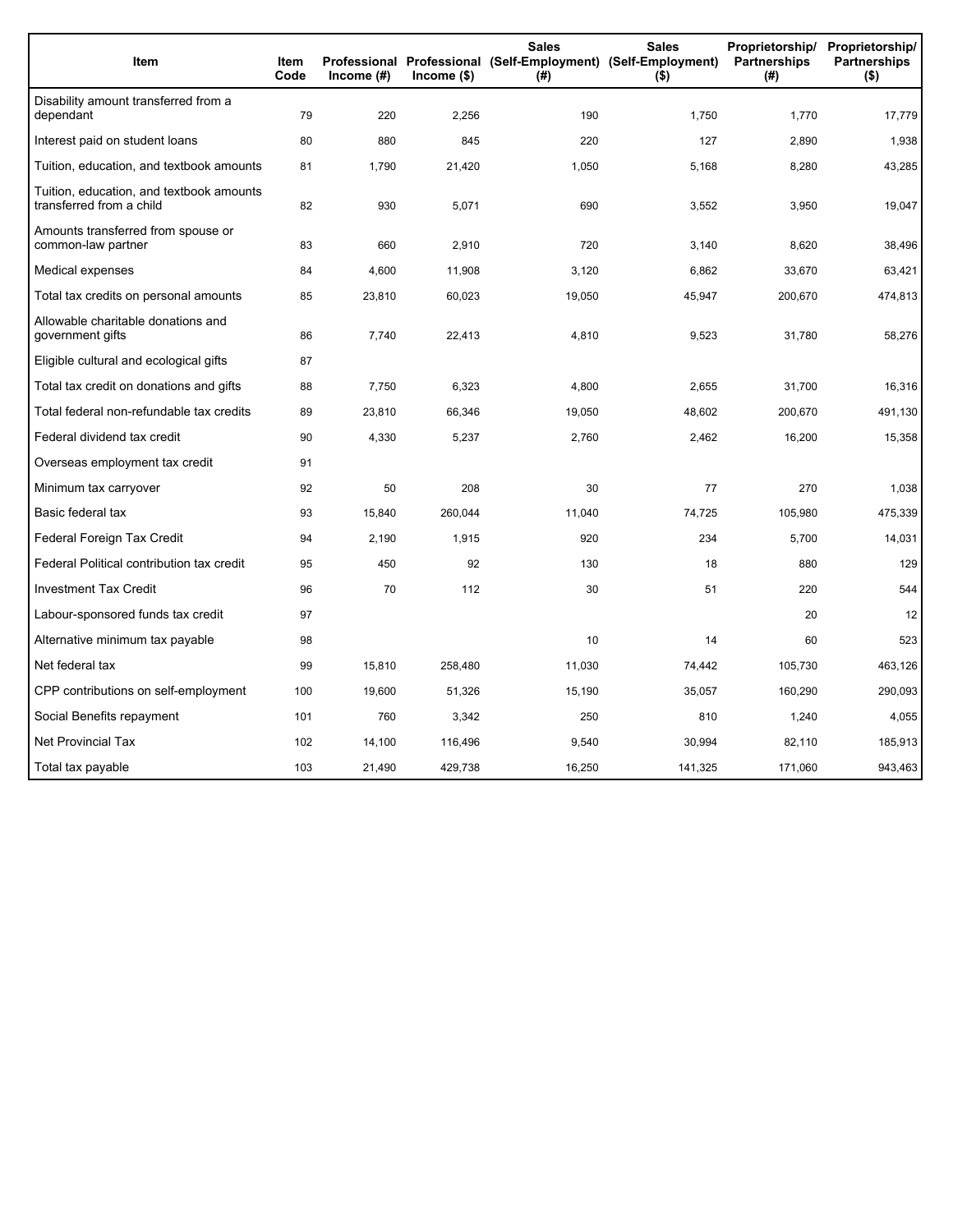| Item                                                                                           | Item<br>Code | (#)     | Investment Investment<br>$($ \$) | Pension<br>(#) | Pension<br>$($ \$) | <b>Benefit</b><br>(#) | <b>Benefit</b><br>$($ \$) |
|------------------------------------------------------------------------------------------------|--------------|---------|----------------------------------|----------------|--------------------|-----------------------|---------------------------|
| Number of taxable returns                                                                      | $\mathbf{1}$ | 150,250 |                                  | 385,880        |                    | 28,470                |                           |
| Number of non-taxable returns                                                                  | 2            | 101,510 |                                  | 288,680        |                    | 245,170               |                           |
| Total number of returns                                                                        | 3            | 251,760 |                                  | 674,560        |                    | 273,640               |                           |
| Employment income                                                                              | 4            | 72,220  | 2,045,356                        | 61,650         | 496,924            | 63,660                | 305,687                   |
| Commissions (from employment)                                                                  | 5            | 1,130   | 19,437                           | 710            | 2,885              | 980                   | 1,781                     |
| Other employment income                                                                        | 6            | 15,050  | 71,860                           | 131,760        | 138,773            | 5,360                 | 8,900                     |
| Old Age Security pension (OASP)                                                                | 7            | 59,840  | 302,833                          | 544,380        | 3,354,403          | 72,210                | 214,154                   |
| CPP or QPP benefits                                                                            | 8            | 68,890  | 454,675                          | 628,770        | 4,716,942          | 59,140                | 122,922                   |
| Other pensions or superannuation                                                               | 9            | 36,760  | 625,735                          | 457,280        | 9,336,358          | 6,400                 | 28,015                    |
| Elected split-pension amount                                                                   | 10           | 11,620  | 86,850                           | 115,540        | 1,382,551          | 650                   | 3,173                     |
| Universal Child Care Benefit (UCCB)                                                            | 11           | 12,090  | 18,566                           | 1,120          | 1,423              | 67,130                | 107,389                   |
| Employment Insurance and other benefits                                                        | 12           | 4,980   | 36,607                           | 5,640          | 27,141             | 46,550                | 513,742                   |
| Taxable amount of dividends from taxable Canadian corporations                                 | 13           | 154,600 | 10,175,502                       | 188,470        | 666,265            | 8,740                 | 10,384                    |
| Interest and other investment income                                                           | 14           | 171,550 | 1,311,951                        | 344,690        | 660,633            | 31,700                | 22,770                    |
| Net partnership income (Limited or non-active partners only)                                   | 15           | 4,310   | 23,951                           | 2,610          | 369                |                       |                           |
| Net rental income                                                                              | 16           | 87,740  | 816,751                          | 28.100         | 49,876             | 2,320                 | 1,734                     |
| Taxable capital gains                                                                          | 17           | 79,980  | 2,459,189                        | 126,500        | 245,608            | 5,370                 | 4,430                     |
| Registered retirement savings plan income (RRSP)                                               | 18           | 18,250  | 149,554                          | 61,620         | 367,975            | 9,410                 | 22,034                    |
| Other income                                                                                   | 19           | 78,110  | 328,871                          | 164,190        | 310,888            | 13,600                | 22,714                    |
| Net business income                                                                            | 20           | 20,660  | 123,430                          | 24,580         | 46,169             | 4,920                 | 7,281                     |
| Net professional income                                                                        | 21           | 3,470   | 46,955                           | 3,920          | 14,423             | 540                   | 644                       |
| Net commission income                                                                          | 22           | 3,320   | 19,979                           | 2,010          | 2,153              | 780                   | 671                       |
| Net farming income                                                                             | 23           | 3,570   | $-15,827$                        | 5,000          | $-15,282$          | 230                   | -940                      |
| Net fishing income                                                                             | 24           | 220     | 1,177                            | 240            | -45                | 260                   | 742                       |
| Workers' compensation benefits                                                                 | 25           | 2,400   | 21,125                           | 15,480         | 111,989            | 17,500                | 416,473                   |
| Social assistance payments                                                                     | 26           | 330     | 1,591                            | 9,290          | 26,251             | 129,990               | 1,045,821                 |
| Net federal supplements                                                                        | 27           | 6,590   | 27,913                           | 159,170        | 558,170            | 73,020                | 750,217                   |
| Total income assessed                                                                          | 28           | 251,670 | 19,160,710                       | 674,560        | 22,511,223         | 273,640               | 3,612,191                 |
| Registered pension plan contributions (RPP)                                                    | 29           | 6,120   | 16,350                           | 8,430          | 10,244             | 5,560                 | 4,625                     |
| <b>RRSP</b> deduction                                                                          | 30           | 34,420  | 321,210                          | 26,820         | 165,262            | 7,530                 | 12,839                    |
| Deduction for elected split-pension amount                                                     | 31           | 11,090  | 96,670                           | 118,920        | 1,296,575          | 840                   | 4,306                     |
| Annual union, professional, or like dues                                                       | 32           | 15,050  | 7,244                            | 30,280         | 6,158              | 12,170                | 2,697                     |
| Child care expenses                                                                            | 33           | 5,240   | 21,304                           | 380            | 687                | 5,660                 | 11,557                    |
| Business investment loss                                                                       | 34           | 210     | 10,084                           | 220            | 5,747              | 20                    | 656                       |
| Moving expenses                                                                                | 35           | 500     | 2,861                            | 370            | 1,704              | 240                   | 426                       |
| Support payments made                                                                          | 36           | 710     | 22,911                           | 1,300          | 11,119             | 100                   | 593                       |
| Carrying charges and interest expenses                                                         | 37           | 84,840  | 393,073                          | 179,270        | 162,557            | 6,530                 | 2,960                     |
| Deductions for CPP/QPP contributions on self-employment and other<br>earnings                  | 38           | 12,660  | 6,044                            | 4,790          | 1,325              | 1,590                 | 246                       |
| Deductions for provincial parental insurance plan (PPIP) premiums on<br>self-employment income | 39           |         |                                  |                |                    |                       |                           |
| Exploration and development expenses                                                           | 40           | 3,050   | 42,640                           | 2,320          | 8,506              | 20                    | 32                        |
| Other employment expenses                                                                      | 41           | 2,840   | 12,649                           | 2,290          | 7,034              | 990                   | 3,987                     |
| Clergy residence deduction                                                                     | 42           | 60      | 657                              | 150            | 900                | 20                    | 32                        |
| Other deductions                                                                               | 43           | 16,820  | 21,009                           | 26,710         | 133,629            | 6,740                 | 5,035                     |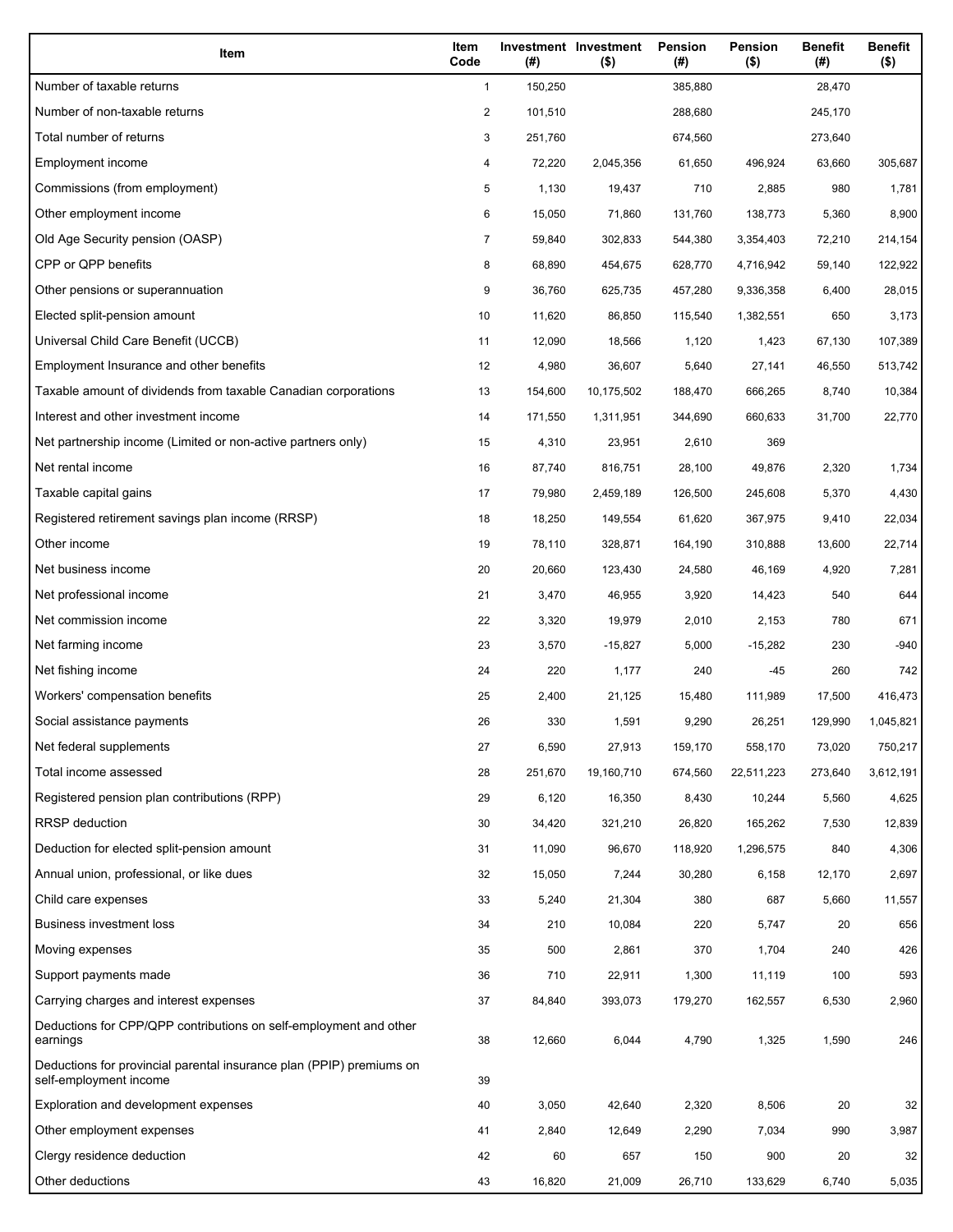| Item                                                              | <b>Item Code</b> | (#)     | Investment Investment<br>$($ \$) |         | Pension (#) Pension (\$) Benefit (#) Benefit (\$) |         |           |
|-------------------------------------------------------------------|------------------|---------|----------------------------------|---------|---------------------------------------------------|---------|-----------|
| Total deductions before adjustments                               | 44               | 127,290 | 974,893                          | 286,890 | 1,811,753                                         | 34,340  | 50,490    |
| Social benefits repayment                                         | 45               | 19,280  | 82,283                           | 20,380  | 52,813                                            | 300     | 526       |
| Net income after adjustments                                      | 46               | 248,170 | 18, 137, 455                     | 674,180 | 20,652,708                                        | 273,200 | 3,563,225 |
| Canadian Forces personnel and police deduction                    | 47               |         |                                  |         |                                                   |         |           |
| Security options deductions                                       | 48               | 190     | 11,466                           | 140     | 1,002                                             | 30      | 51        |
| Other payments deductions                                         | 49               | 9,020   | 49,999                           | 180,100 | 696,766                                           | 194,780 | 2,212,676 |
| Non-capital losses of other years                                 | 50               | 1,220   | 13,618                           | 490     | 3,450                                             | 90      | 339       |
| Net capital losses of other years                                 | 51               | 22,440  | 184,164                          | 37,320  | 59,659                                            | 590     | 643       |
| Capital gains deduction                                           | 52               | 3,170   | 377,538                          | 690     | 2,766                                             | 40      | 54        |
| Northern residents deductions                                     | 53               | 1,540   | 3,692                            | 3,080   | 8,211                                             | 650     | 1,252     |
| Additional deductions                                             | 54               | 2,460   | 7,088                            | 24,200  | 59,949                                            | 590     | 1,519     |
| Farming/fishing losses of prior years                             | 55               | 200     | 2,311                            | 170     | 705                                               | 10      | 108       |
| Total deductions from net income                                  | 56               | 37,460  | 650,575                          | 234,770 | 832,667                                           | 195,510 | 2,216,649 |
| Taxable income assessed                                           | 57               | 247,910 | 17,488,584                       | 673,810 | 19,821,699                                        | 205,810 | 1,349,786 |
| Basic personal amount                                             | 58               | 251,750 | 2,761,782                        | 674,560 | 7,433,589                                         | 273,640 | 3,010,847 |
| Age amount                                                        | 59               | 43,090  | 217,762                          | 534,090 | 3,319,267                                         | 72,330  | 489,538   |
| Spouse or common-law partner amount                               | 60               | 20,610  | 154,154                          | 26,510  | 131,247                                           | 16,020  | 130,015   |
| Amount for eligible dependant                                     | 61               | 3,180   | 32,636                           | 2,340   | 21,044                                            | 17,880  | 193,421   |
| Amount for children 17 and under                                  | 62               | 27,150  | 103,600                          | 4,040   | 13,534                                            | 34,970  | 139,816   |
| Amount for infirm dependants age 18 or older                      | 63               | 220     | 972                              | 670     | 2,548                                             | 80      | 443       |
| CPP or QPP contributions through employment                       | 64               | 51,900  | 54,089                           | 22,120  | 10,460                                            | 33,270  | 9,901     |
| CPP or QPP contributions on self-employment and other earnings    | 65               | 12,660  | 6,044                            | 4,790   | 1,325                                             | 1,590   | 246       |
| Employment Insurance premiums                                     | 66               | 31,650  | 11,330                           | 36,240  | 7,844                                             | 40,650  | 6,127     |
| PPIP premiums paid                                                | 67               |         |                                  |         |                                                   |         |           |
| PPIP premiums payable on employment income                        | 68               |         |                                  |         |                                                   |         |           |
| PPIP premiums payable on self-employment income                   | 69               |         |                                  |         |                                                   |         |           |
| Volunteer firefighters' amount                                    | 70               | 120     | 366                              | 520     | 1,566                                             | 90      | 255       |
| Canada employment amount                                          | 71               | 81,050  | 84,261                           | 174,100 | 132,995                                           | 60,220  | 59,259    |
| Public transit amount                                             | 72               | 5,730   | 2,634                            | 11,250  | 4,493                                             | 6,840   | 2,229     |
| Children's fitness amount                                         | 73               | 12,830  | 8,481                            | 1,100   | 534                                               | 4,690   | 1,772     |
| Children's arts amount                                            | 74               | 7,220   | 4,488                            | 500     | 235                                               | 1,680   | 663       |
| Home buyers' amount                                               | 75               | 420     | 1,910                            | 250     | 973                                               | 280     | 1,152     |
| Pension income amount                                             | 76               | 44,410  | 83,645                           | 505,340 | 977,909                                           | 6,760   | 10,249    |
| Caregiver amount                                                  | 77               | 2,470   | 13,227                           | 3,330   | 16,856                                            | 790     | 4,163     |
| Disability amount                                                 | 78               | 6,130   | 47,419                           | 62,870  | 482,677                                           | 12,920  | 99,313    |
| Disability amount transferred from a dependant                    | 79               | 1,650   | 14,302                           | 3,320   | 25,480                                            | 1,110   | 13,325    |
| Interest paid on student loans                                    | 80               | 970     | 744                              | 200     | 98                                                | 2,150   | 1,089     |
| Tuition, education, and textbook amounts                          | 81               | 12,410  | 109,657                          | 3,030   | 4,541                                             | 3,160   | 10,824    |
| Tuition, education, and textbook amounts transferred from a child | 82               | 5,640   | 27,630                           | 2,670   | 12,400                                            | 260     | 1,052     |
| Amounts transferred from spouse or common-law partner             | 83               | 10,500  | 49,693                           | 62,140  | 324,463                                           | 24,600  | 153,042   |
| Medical expenses                                                  | 84               | 37,720  | 201,803                          | 201,040 | 726,310                                           | 10,140  | 16,235    |
| Total tax credits on personal amounts                             | 85               | 251,750 | 598,917                          | 674,560 | 2,047,862                                         | 273,640 | 653,261   |
| Allowable charitable donations and government gifts               | 86               | 53,800  | 365,339                          | 172,380 | 255,560                                           | 5,550   | 3,777     |
| Eligible cultural and ecological gifts                            | 87               | 50      | 2,710                            | 250     | 1,568                                             |         |           |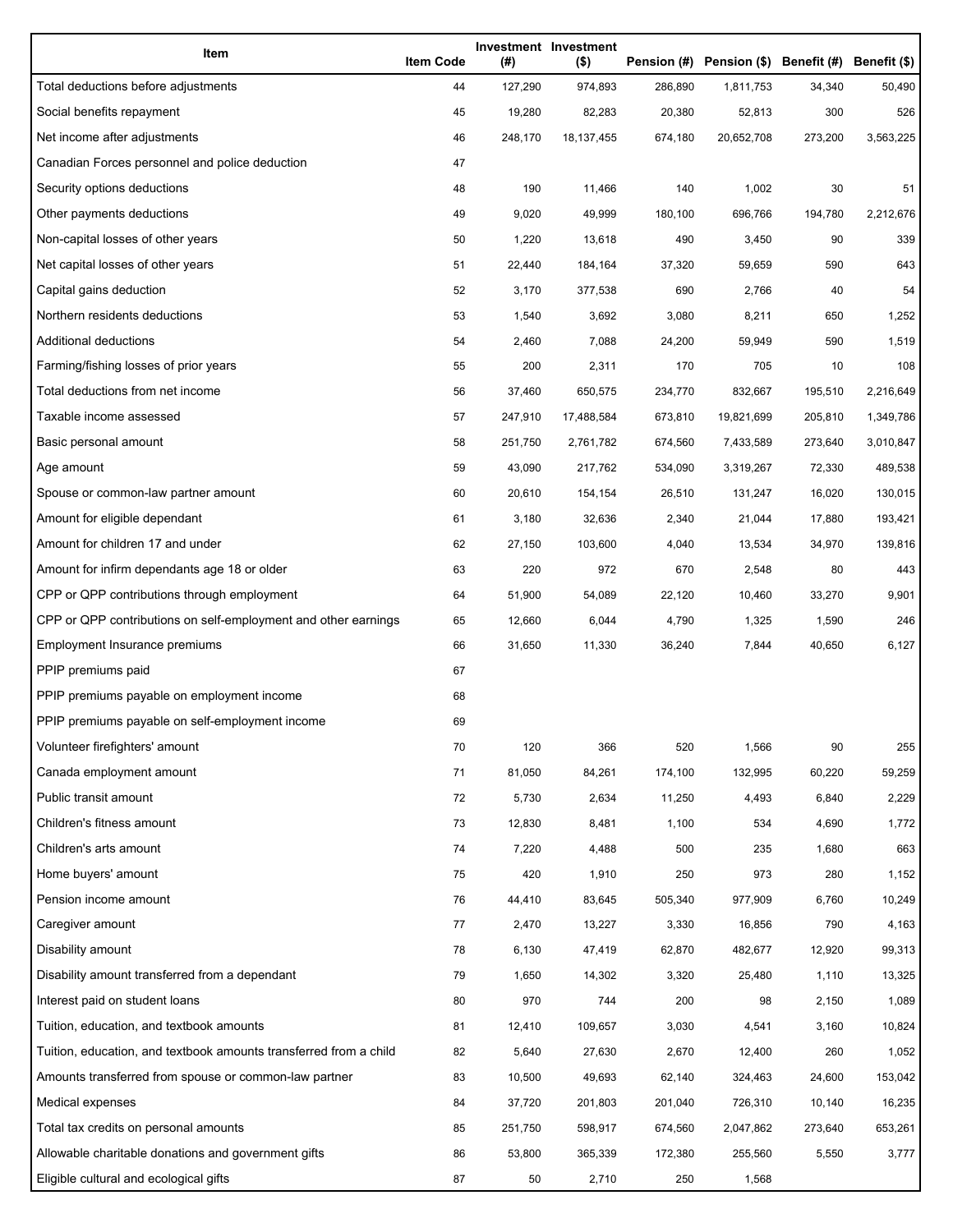| Item                                      | <b>Item Code</b> | (#)     | Investment Investment<br>$($ \$) | Pension (#) | Pension (\$) | Benefit (#) | Benefit (\$) |
|-------------------------------------------|------------------|---------|----------------------------------|-------------|--------------|-------------|--------------|
| Total tax credit on donations and gifts   | 88               | 53,750  | 105,507                          | 172,130     | 70,596       | 5,560       | 999          |
| Total federal non-refundable tax credits  | 89               | 251,750 | 704,424                          | 674,560     | 2,118,458    | 273,640     | 654,260      |
| Federal dividend tax credit               | 90               | 131,770 | 1,369,087                        | 154,270     | 91,018       | 2,890       | 652          |
| Overseas employment tax credit            | 91               | 10      | 47                               |             |              |             |              |
| Minimum tax carryover                     | 92               | 4,350   | 9,165                            | 690         | 1,503        | 10          | 14           |
| Basic federal tax                         | 93               | 134,290 | 1,904,507                        | 373,880     | 1,234,171    | 25,840      | 33,591       |
| Federal Foreign Tax Credit                | 94               | 40,450  | 45,104                           | 68,270      | 15,303       | 720         | 26           |
| Federal Political contribution tax credit | 95               | 2,920   | 613                              | 11,420      | 1,734        | 50          | 6            |
| <b>Investment Tax Credit</b>              | 96               | 870     | 3,652                            | 690         | 790          |             |              |
| Labour-sponsored funds tax credit         | 97               | 40      | 23                               | 40          | 24           |             |              |
| Alternative minimum tax payable           | 98               | 5,320   | 24,150                           | 30          | 77           |             |              |
| Net federal tax                           | 99               | 132,090 | 1,855,657                        | 372,000     | 1,216,385    | 25,780      | 33,564       |
| CPP contributions on self-employment      | 100              | 12,660  | 12,088                           | 4,790       | 2,649        | 1,590       | 493          |
| Social Benefits repayment                 | 101              | 19,280  | 82,283                           | 20,380      | 52,813       | 300         | 526          |
| Net Provincial Tax                        | 102              | 129,000 | 952,642                          | 352,790     | 486,169      | 19,720      | 10,847       |
| Total tax payable                         | 103              | 150,250 | 2,902,677                        | 385,880     | 1,758,017    | 28,470      | 45,432       |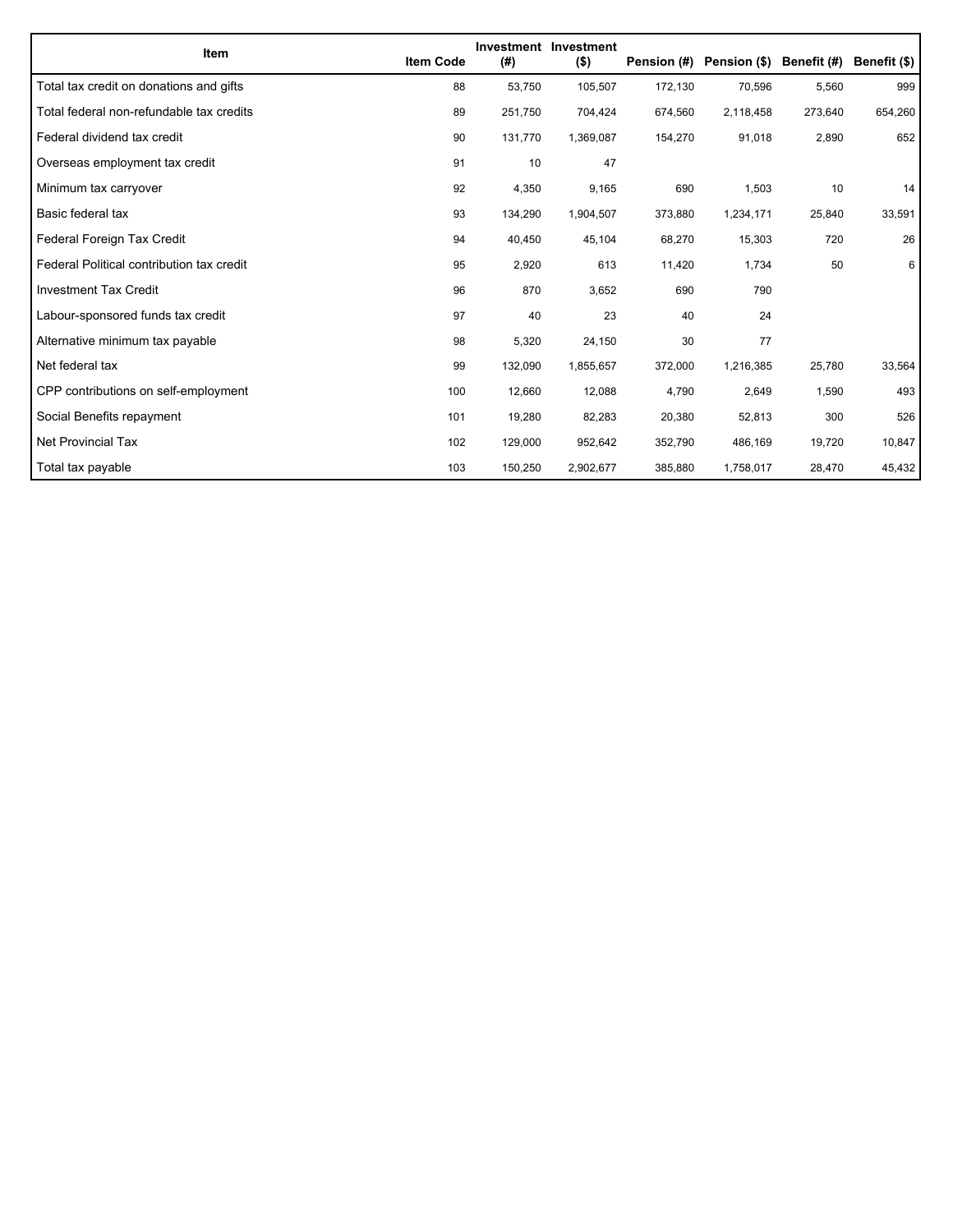| Item                                                                                        | Item Code Other (#) |        | Other (\$) |
|---------------------------------------------------------------------------------------------|---------------------|--------|------------|
| Number of taxable returns                                                                   | 1                   | 41,990 |            |
| Number of non-taxable returns                                                               | $\overline{2}$      | 55,980 |            |
| Total number of returns                                                                     | 3                   | 97,970 |            |
| Employment income                                                                           | 4                   | 28,580 | 338,503    |
| Commissions (from employment)                                                               | 5                   | 590    | 6,721      |
| Other employment income                                                                     | 6                   | 7,360  | 18,289     |
| Old Age Security pension (OASP)                                                             | 7                   | 12,210 | 52,664     |
| CPP or QPP benefits                                                                         | 8                   | 24,220 | 154,621    |
| Other pensions or superannuation                                                            | 9                   | 11,050 | 170,925    |
| Elected split-pension amount                                                                | 10                  | 3,460  | 20,123     |
| Universal Child Care Benefit (UCCB)                                                         | 11                  | 3,340  | 4,618      |
| Employment Insurance and other benefits                                                     | 12                  | 4,020  | 25,866     |
| Taxable amount of dividends from taxable Canadian corporations                              | 13                  | 17,150 | 87,403     |
| Interest and other investment income                                                        | 14                  | 30,210 | 56,077     |
| Net partnership income (Limited or non-active partners only)                                | 15                  | 340    | 374        |
| Net rental income                                                                           | 16                  | 3,720  | 4,542      |
| Taxable capital gains                                                                       | 17                  | 11,650 | 52,891     |
| Registered retirement savings plan income (RRSP)                                            | 18                  | 35,720 | 924,040    |
| Other income                                                                                | 19                  | 57,280 | 1,356,800  |
| Net business income                                                                         | 20                  | 5,180  | 10,466     |
| Net professional income                                                                     | 21                  | 880    | 3,858      |
| Net commission income                                                                       | 22                  | 710    | 894        |
| Net farming income                                                                          | 23                  | 410    | $-2,096$   |
| Net fishing income                                                                          | 24                  | 40     | 220        |
| Workers' compensation benefits                                                              | 25                  | 920    | 6,255      |
| Social assistance payments                                                                  | 26                  | 820    | 3,464      |
| Net federal supplements                                                                     | 27                  | 1,830  | 5,180      |
| Total income assessed                                                                       | 28                  | 85,190 | 3,422,979  |
| Registered pension plan contributions (RPP)                                                 | 29                  | 4,220  | 7,394      |
| <b>RRSP</b> deduction                                                                       | 30                  | 10,240 | 324,729    |
| Deduction for elected split-pension amount                                                  | 31                  | 3,820  | 41,025     |
| Annual union, professional, or like dues                                                    | 32                  | 7,630  | 2,433      |
| Child care expenses                                                                         | 33                  | 900    | 2,337      |
| <b>Business investment loss</b>                                                             | 34                  | 80     | 3,771      |
| Moving expenses                                                                             | 35                  | 440    | 1,617      |
| Support payments made                                                                       | 36                  | 120    | 2,286      |
| Carrying charges and interest expenses                                                      | 37                  | 13,990 | 27,854     |
| Deductions for CPP/QPP contributions on self-employment and other earnings                  | 38                  | 2,160  | 731        |
| Deductions for provincial parental insurance plan (PPIP) premiums on self-employment income | 39                  |        |            |
| Exploration and development expenses                                                        | 40                  | 290    | 4,327      |
| Other employment expenses                                                                   | 41                  | 850    | 4,011      |
| Clergy residence deduction                                                                  | 42                  | 20     | 144        |
| Other deductions                                                                            | 43                  | 3,360  | 41,723     |
| Total deductions before adjustments                                                         | 44                  | 30,330 | 464,421    |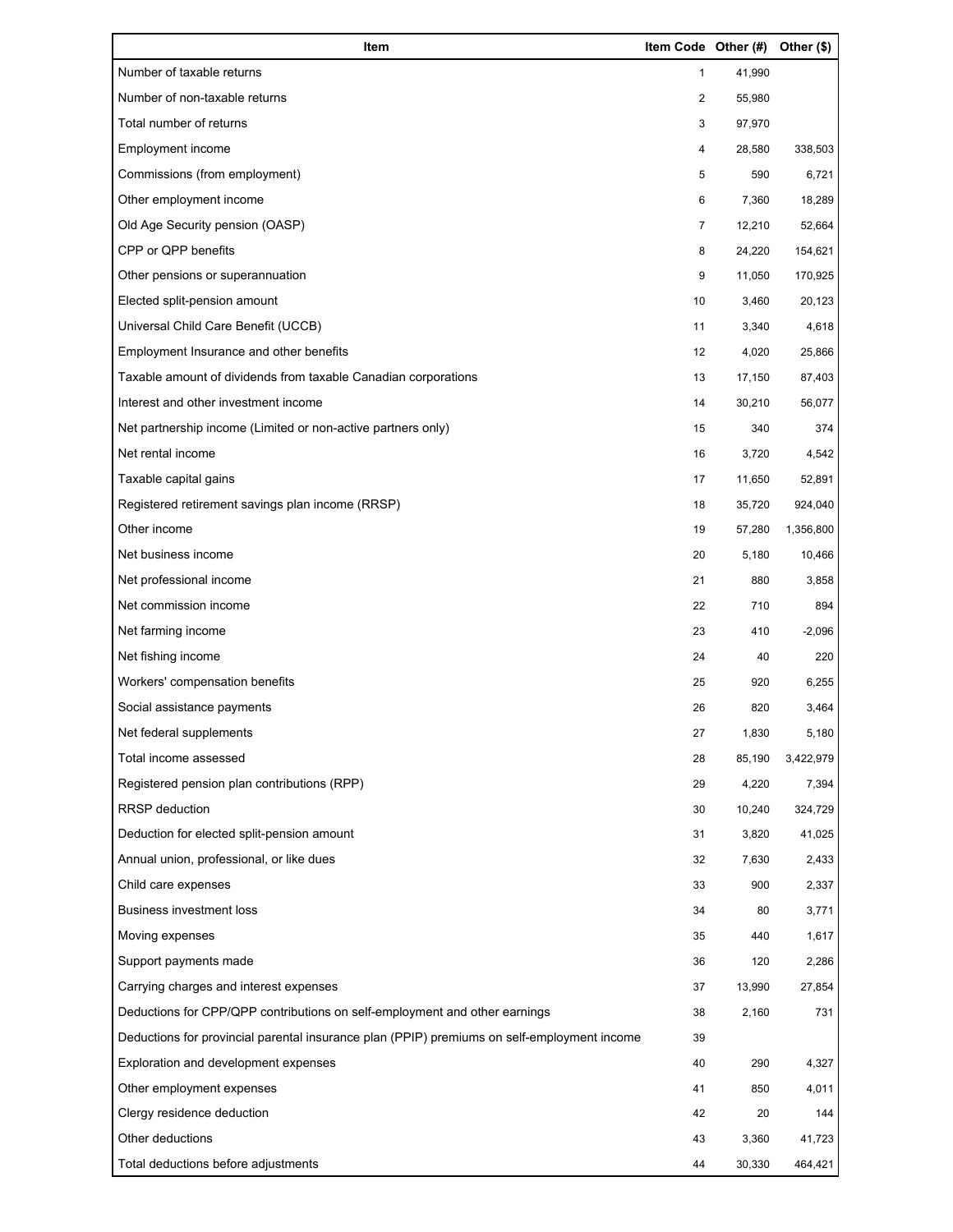| Item                                                              | Item Code Other (#) |        | Other (\$) |
|-------------------------------------------------------------------|---------------------|--------|------------|
| Social benefits repayment                                         | 45                  | 3,350  | 11,213     |
| Net income after adjustments                                      | 46                  | 84,880 | 2,950,597  |
| Canadian Forces personnel and police deduction                    | 47                  |        |            |
| Security options deductions                                       | 48                  | 110    | 1,639      |
| Other payments deductions                                         | 49                  | 3,500  | 14,795     |
| Non-capital losses of other years                                 | 50                  | 290    | 3,439      |
| Net capital losses of other years                                 | 51                  | 3,380  | 11,609     |
| Capital gains deduction                                           | 52                  | 90     | 1,164      |
| Northern residents deductions                                     | 53                  | 310    | 818        |
| Additional deductions                                             | 54                  | 670    | 5,842      |
| Farming/fishing losses of prior years                             | 55                  | 30     | 817        |
| Total deductions from net income                                  | 56                  | 7,960  | 40,160     |
| Taxable income assessed                                           | 57                  | 84,820 | 2,910,515  |
| Basic personal amount                                             | 58                  | 97,970 | 1,072,166  |
| Age amount                                                        | 59                  | 10,150 | 53,866     |
| Spouse or common-law partner amount                               | 60                  | 7,360  | 55,598     |
| Amount for eligible dependant                                     | 61                  | 2,900  | 30,290     |
| Amount for children 17 and under                                  | 62                  | 6,840  | 25,065     |
| Amount for infirm dependants age 18 or older                      | 63                  | 70     | 299        |
| CPP or QPP contributions through employment                       | 64                  | 15,510 | 10,931     |
| CPP or QPP contributions on self-employment and other earnings    | 65                  | 2,160  | 731        |
| Employment Insurance premiums                                     | 66                  | 17,370 | 4,828      |
| PPIP premiums paid                                                | 67                  |        |            |
| PPIP premiums payable on employment income                        | 68                  |        |            |
| PPIP premiums payable on self-employment income                   | 69                  |        |            |
| Volunteer firefighters' amount                                    | 70                  | 50     | 153        |
| Canada employment amount                                          | 71                  | 30,470 | 29,383     |
| Public transit amount                                             | 72                  | 5,860  | 2,171      |
| Children's fitness amount                                         | 73                  | 2,150  | 1,187      |
| Children's arts amount                                            | 74                  | 1,060  | 568        |
| Home buyers' amount                                               | 75                  | 120    | 514        |
| Pension income amount                                             | 76                  | 14,100 | 26,583     |
| Caregiver amount                                                  | 77                  | 710    | 3,674      |
| Disability amount                                                 | 78                  | 3,090  | 23,783     |
| Disability amount transferred from a dependant                    | 79                  | 570    | 5,469      |
| Interest paid on student loans                                    | 80                  | 410    | 228        |
| Tuition, education, and textbook amounts                          | 81                  | 5,260  | 30,737     |
| Tuition, education, and textbook amounts transferred from a child | 82                  | 1,200  | 5,825      |
| Amounts transferred from spouse or common-law partner             | 83                  | 3,940  | 19,215     |
| Medical expenses                                                  | 84                  | 12,750 | 49,875     |
| Total tax credits on personal amounts                             | 85                  | 97,970 | 217,973    |
| Allowable charitable donations and government gifts               | 86                  | 13,790 | 39,451     |
| Eligible cultural and ecological gifts                            | 87                  | 20     | 1,375      |
| Total tax credit on donations and gifts                           | 88                  | 13,770 | 11,551     |